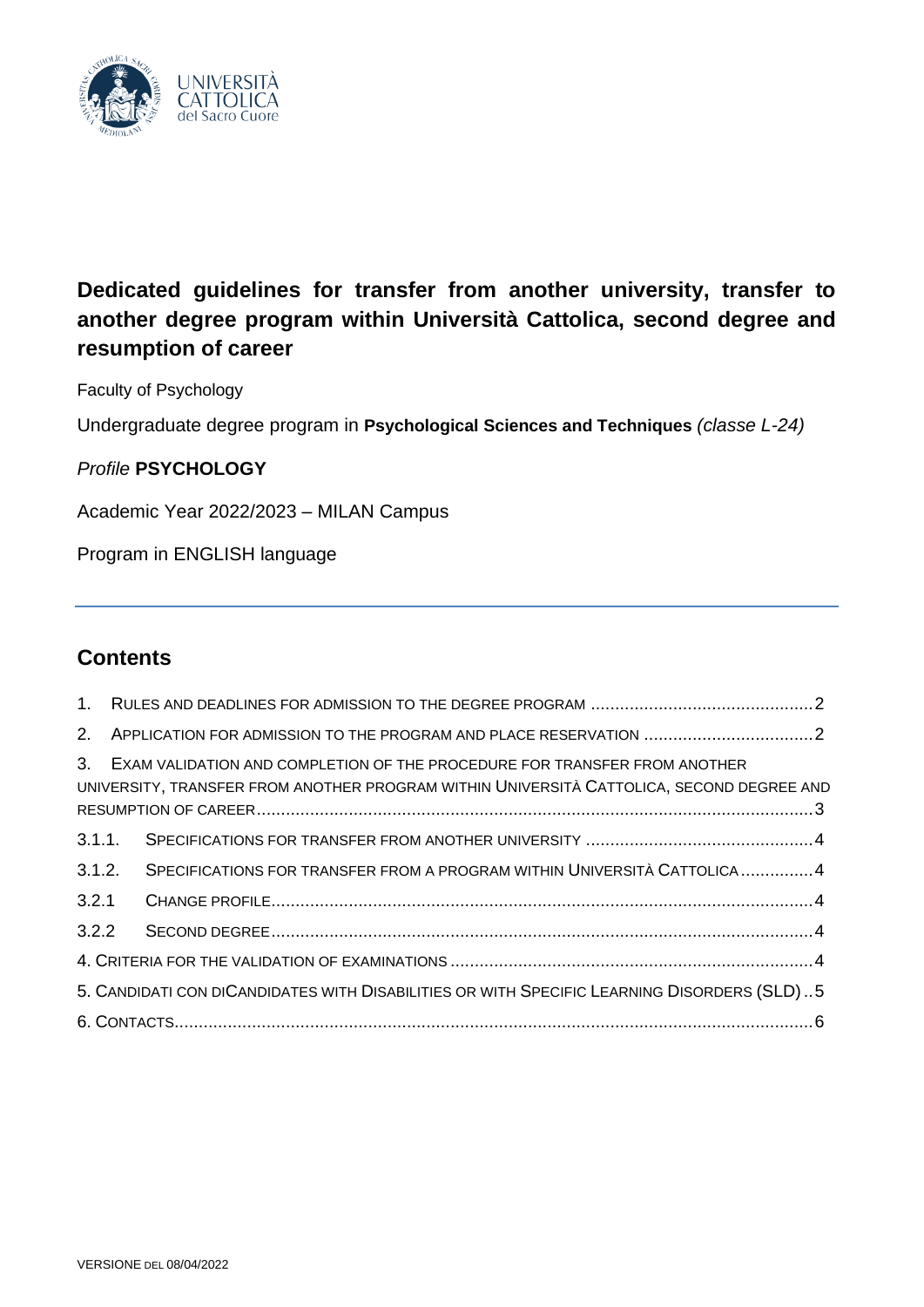

#### <span id="page-1-0"></span>**1. RULES AND DEADLINES FOR ADMISSION TO THE DEGREE PROGRAM**

It is possible to transfer to Università Cattolica from another university, transfer to a program within Università Cattolica, enrol in a second-degree program, resume an interrupted university career, by applying for a degree program from **09 May and by 07 July 2022.**

Admission to the **Psychology** profile of the **Psychological Sciences and Techniques** program for the academic year 2022/2023 entails passing a test and the establishment of a ranking, according to the deadlines in Table 1:

| <b>ADMISSION TEST*</b><br><b>SESSION</b> | <b>REGISTRATION</b>                        | <b>RANKING</b><br><b>PUBLICATION</b> |
|------------------------------------------|--------------------------------------------|--------------------------------------|
| 14 July 2022                             | from 09 May 2022 to 07<br><b>July 2022</b> | 21 July 2022                         |

For more information on the admission test and eligibility, please refer to the **Program Admission Procedures** at the following [link:](https://www.unicatt.it/corsi/psychology-milano-admissions-and-enrolment)

<https://www.unicatt.it/corsi/psychology-milano-admissions-and-enrolment>

**WARNING:** In order to apply for the profile in **Psychology** of the three-year degree program in **Psychological Sciences and Techniques**, an adequate English level is required.

For more information on the application procedure and knowledge of English language candidates are asked to carefully read the admission procedures at the following [link:](https://www.unicatt.it/corsi/psychology-milano-admissions-and-enrolment) <https://www.unicatt.it/corsi/psychology-milano-admissions-and-enrolment>

#### <span id="page-1-1"></span>**2. APPLICATION FOR ADMISSION TO THE PROGRAM AND PLACE RESERVATION**

To submit an application for admission (application for enrolment) to the **Psychology** profile of the **Psychological Sciences and Techniques** degree program you must use the [Enrolment Portal.](https://iscrizioni.unicatt.it/iscrizioni)

After having passed the admission test or one of the exams included in the test exemption list, you must submit the Application Form and the receipts for payments made to reserve the place (first instalment of university fees and secretarial fees) via the Enrolment Portal.

## **The place is reserved when the documentation submitted is validated by the Student Services Centre.**

The matriculation or enrolment procedure must be completed by November 2<sup>nd</sup>, 2022.

In order to learn the procedures for the use of the Enrolment Portal, see the Enrolment Portal User guides at the links below: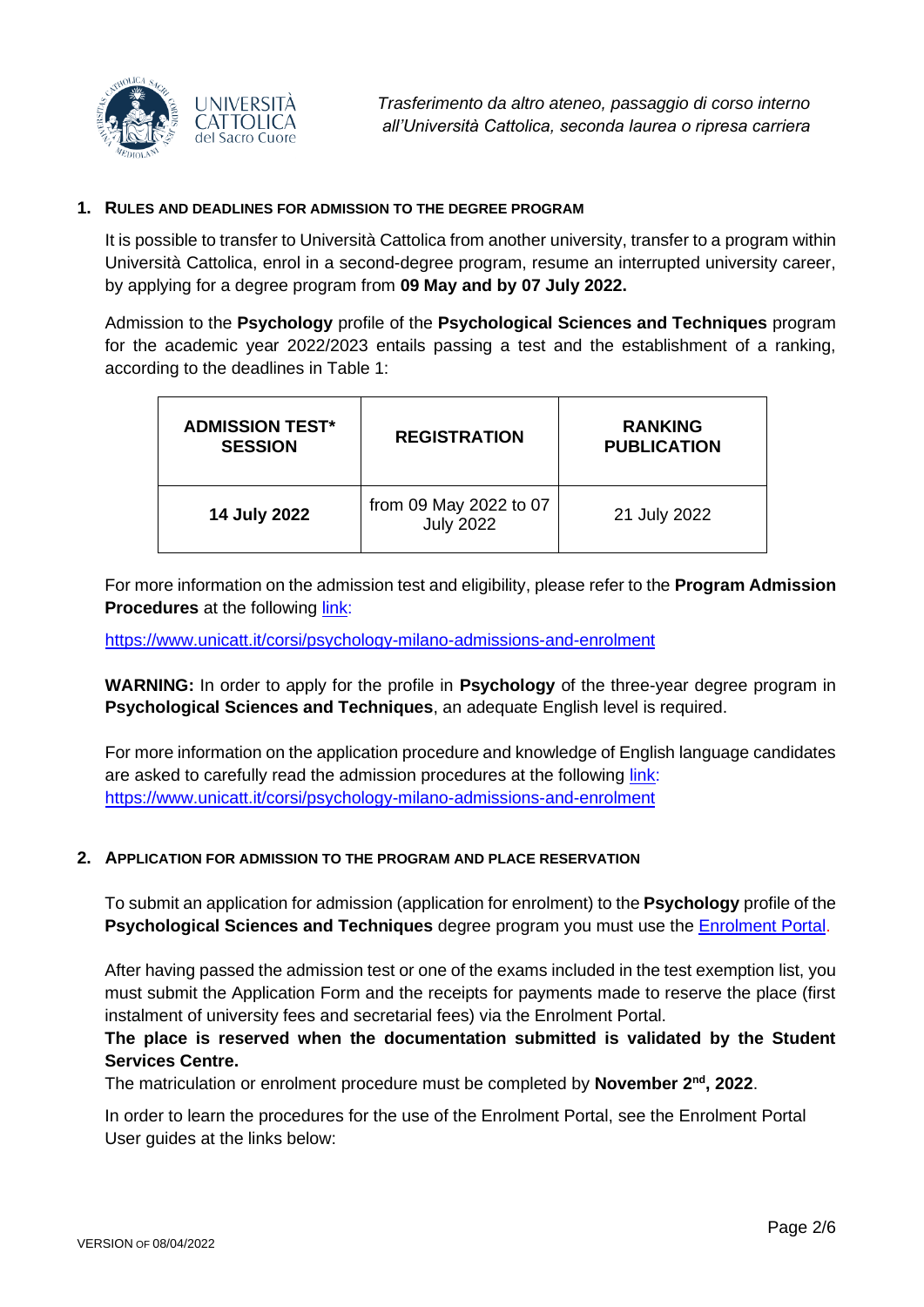

- Transfer from another university: [https://studenticattolica.unicatt.it/studenti-corsi-e](https://studenticattolica.unicatt.it/studenti-corsi-e-carriera-trasferimenti)[carriera-trasferimenti](https://studenticattolica.unicatt.it/studenti-corsi-e-carriera-trasferimenti)
- Transfer from another degree program: [https://studenticattolica.unicatt.it/studenti-corsi-e](https://studenticattolica.unicatt.it/studenti-corsi-e-carriera-passaggio-interno-di-corso-di-laurea)[carriera-passaggio-interno-di-corso-di-laurea](https://studenticattolica.unicatt.it/studenti-corsi-e-carriera-passaggio-interno-di-corso-di-laurea)
- Second degree and career resumption: [https://studenticattolica.unicatt.it/studenti-corsi-e](https://studenticattolica.unicatt.it/studenti-corsi-e-carriera-seconde-lauree-ripresa-carriera)[carriera-seconde-lauree-ripresa-carriera](https://studenticattolica.unicatt.it/studenti-corsi-e-carriera-seconde-lauree-ripresa-carriera)

Candidates with a foreign high school diploma or a foreign academic career, must view the procedures at the link<https://international.unicatt.it/> and contact the International Admissions Office [\(international.admissions@unicatt.it\)](mailto:international.admissions@unicatt.it) in time to activate the procedures of the courses Enrolment portal.

## <span id="page-2-0"></span>**3. EXAM VALIDATION AND COMPLETION OF THE PROCEDURE FOR TRANSFER FROM ANOTHER UNIVERSITY, TRANSFER FROM ANOTHER PROGRAM WITHIN UNIVERSITÀ CATTOLICA, SECOND DEGREE AND RESUMPTION OF CAREER**

After reserving a place, the competent Teaching Unit assesses the student's previous university career in order to recognise examinations for the new degree program. The Student Services Centre communicates the outcome of the assessment (Letter of Resolution) on the Enrolment Portal. The Letter of Resolution indicates the year of admission and the validated exams.

For admission to the 2nd year are necessary:

• at least 30 validated credits of which at least 24 in the following scientific sectors: M-PSI/01, M-PSI/02, M-PSI/03, M-PSI/04, M-PSI/05, M-PSI/06, M-PSI/07, M-PSI/08 - BIO/10 and BIO/18, taken and recorded by **14 July 2022**.

A maximum of 80 credits may be validated and there is no admission to the 3rd year of the program.

Transfers from other universities, transfers from other degree programs within Università Cattolica and career resumptions are allowed from degree programs taught in Italian but only exams taken in English can be validated.

If the number of **eligible candidates for the second year** who are transferring from another university, from within Università Cattolica, or resuming their career **exceeds 5**, a merit list is drawn up based on the results of the admission test.

If the number of **candidates eligible for the second year**, who are enrolling in a second degree program **exceeds 5**, a merit list will be drawn up based on the results of the admission test.

Candidates admitted to a year subsequent to their first year must sit all the examinations included in their study plan, including any examinations not taken/validated relating to years prior to the year of enrolment.

Please find below other specific indications for Transfer from another University and Transfer of internal and second degree programs and career resumption at Università Cattolica.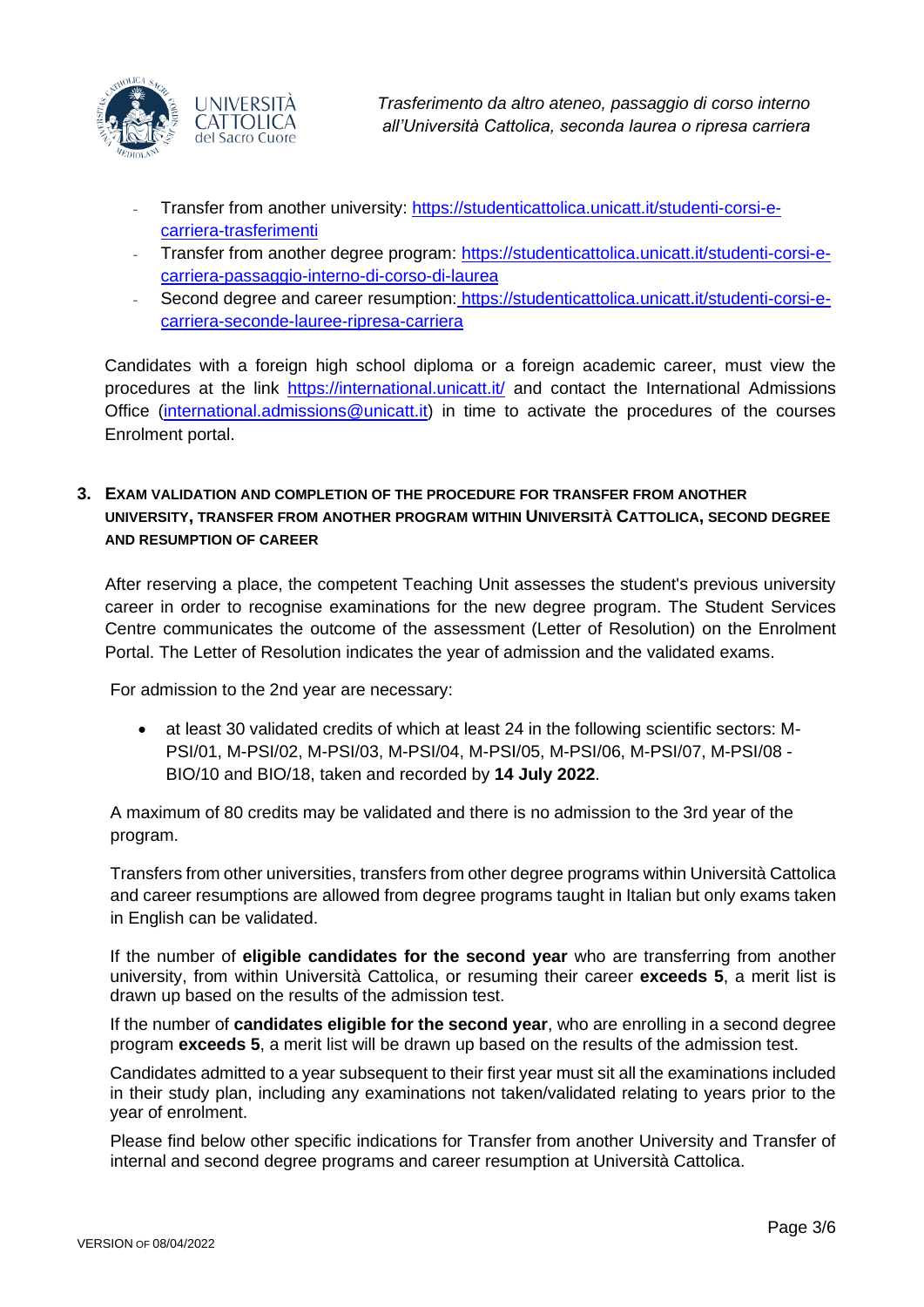

#### <span id="page-3-0"></span>**3.1.1.SPECIFICATIONS FOR TRANSFER FROM ANOTHER UNIVERSITY**

After reserving a place, it is possible to sit further examinations until the start of the transfer procedure at the university of origin. It is advisable to respect the deadlines set by both universities.

## **The competent Teaching Unit will assess the examinations taken and recorded only after having received the Leave of Absence form from the university of origin.**

Candidates who have passed the admission test and who do not meet one or more of the requirements for admission to the 2nd year are admitted to the 1st year, if there are still places available.

#### <span id="page-3-1"></span>**3.1.2.SPECIFICATIONS FOR TRANSFER FROM A PROGRAM WITHIN UNIVERSITÀ CATTOLICA**

After reserving a place, it is possible to sit other examinations of the program of origin until the start of the Transfer procedure, which takes place by clicking on the function "Proceed with the transfer" in the Enrolment Portal.

## **The competent Teaching Unit will only assess exams that have been taken and recorded before the start of the Transfer procedure.**

#### **3.2.1 CHANGE PROFILE**

<span id="page-3-2"></span>Changes of profile from the degree course in Psychological Sciences and Techniques to the Psychology profile are not permitted.

#### **3.2.2 SECOND DEGREE**

<span id="page-3-3"></span>To enrol for a second degree, the latest degree must be obtained by **14 July 2022**.

It is also possible to enrol as a second degree having obtained a degree from a degree program taught in Italian, but only exams taken in English are validated.

#### <span id="page-3-4"></span>**4. CRITERIA FOR THE VALIDATION OF EXAMINATIONS**

For the validation of examinations, the Faculty of Psychology Committee has established the following criteria:

- 1) Only exams in English can be validated.
- 2) Examinations in the **scientific-disciplinary sectors M-PSI/01, M-PSI/02, M-PSI/03, M-PSI/04, M-PSI/05, M-PSI/06, M-PSI/07, M-PSI/08 taken more than 10 years** before the request will **not** be validated, even in the case of examinations subsequently validated by another University or Faculty.
- 3) Examinations in all the other scientific-disciplinary sectors, other than M-PSI, may be recognised **even if taken in English more than 10 years before the request**. For the validation, **it is necessary to verify the congruity of the programs of the exams taken with the courses activated within the Psychology profile of the degree program in**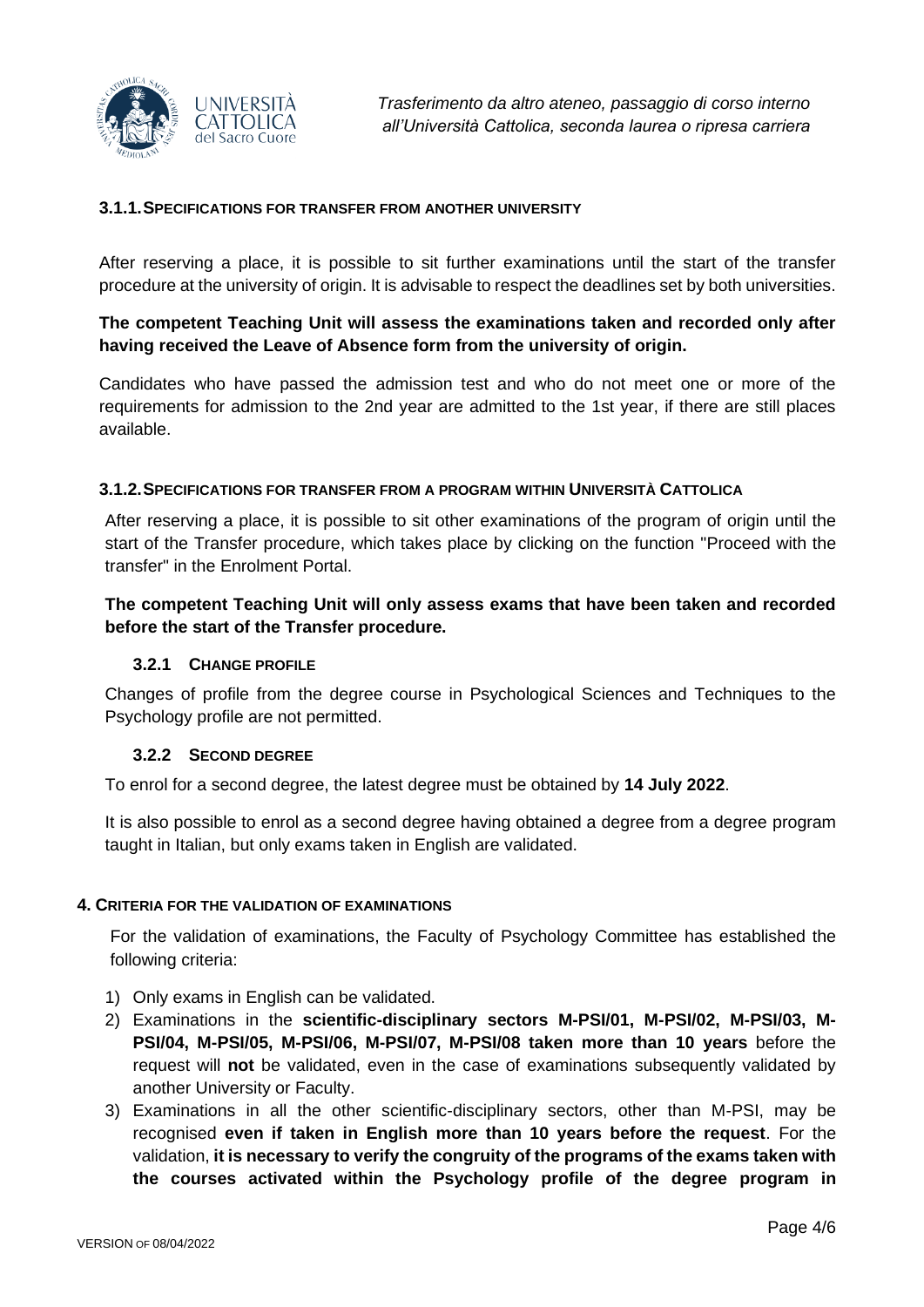

## **Psychological Sciences and Techniques.**

- 4) Examinations with the same name as those foreseen in the study plan can **only be validated if they have the same or a higher number of credits.** Examinations with a number of credits lower than those attributed to the courses activated in the Psychology profile of the degree course in Psychological Sciences and Techniques of this University cannot be validated.
- 5) If the exams do not have the same name, validation may be requested, subject to verification of the congruence of the program and only if they belong to the same scientific-disciplinary sector or to a related sector as the exam for which validation is requested. The congruence of the syllabus is established by the Study Plans Committee and the presentation of the examination syllabus signed by the professor/lecturer or the Dean of the Faculty of origin is required.
- 6) As far as language skills are concerned, only English language examinations may be recognised, even if the number of credits is lower than the number foreseen in the study plan, provided that the syllabus presented is congruent. If the student has obtained international certifications, this verification will be carried out by the SeLdA advisory board.

## <span id="page-4-0"></span>**5. CANDIDATI CON DICANDIDATES WITH DISABILITIES OR WITH SPECIFIC LEARNING DISORDERS (SLD)**

Candidates with disabilities or with specific learning disorders (SLD) who must sit the admission test are required, **by the dates indicated below in "Deadline for submitting documentation"**, to send by email to the [Services for the integration of students with disabilities and SLD](https://studenticattolica.unicatt.it/disabilita-e-dsa-inizia-da-qui) of the Milan office

- 1. the disability report or the certificate relating to SLD in **a single pdf file**;
- 2. the "Form requesting compensatory measures and authorisation to process data for candidates with disabilities or Specific Learning Disorders (SLD)" which can be downloaded [here](https://offertaformativa.unicatt.it/cdl-economics-manag-ammissioni-2021) and also available in the "Admission and enrolment" section of the program page.

*Table 2* **ADMISSION TEST SESSION** <sup>14</sup> July <sup>2022</sup> **DEADLINE FOR SUBMITTING DOCUMENTATION** 3 July 2022

*\* Admission tests, on the dates following the first session, shall be carried out only if places are still available.*

It should also be noted that:

- submitting the documentation is not equivalent to the registration to the test, which must in any case be made through the Enrolment Portal.
	- documents submitted after the dates indicated will not be taken into consideration.

For further information you can contact the Services at: [segreteria.disabili@unicatt.it;](mailto:segreteria.disabili@unicatt.it) segreteria.dsa@unicatt.it: tel. 027234.3851.

More information about the program can be found at the following [link:](https://www.unicatt.it/corsi/psychology-milano-admissions-and-enrolment)